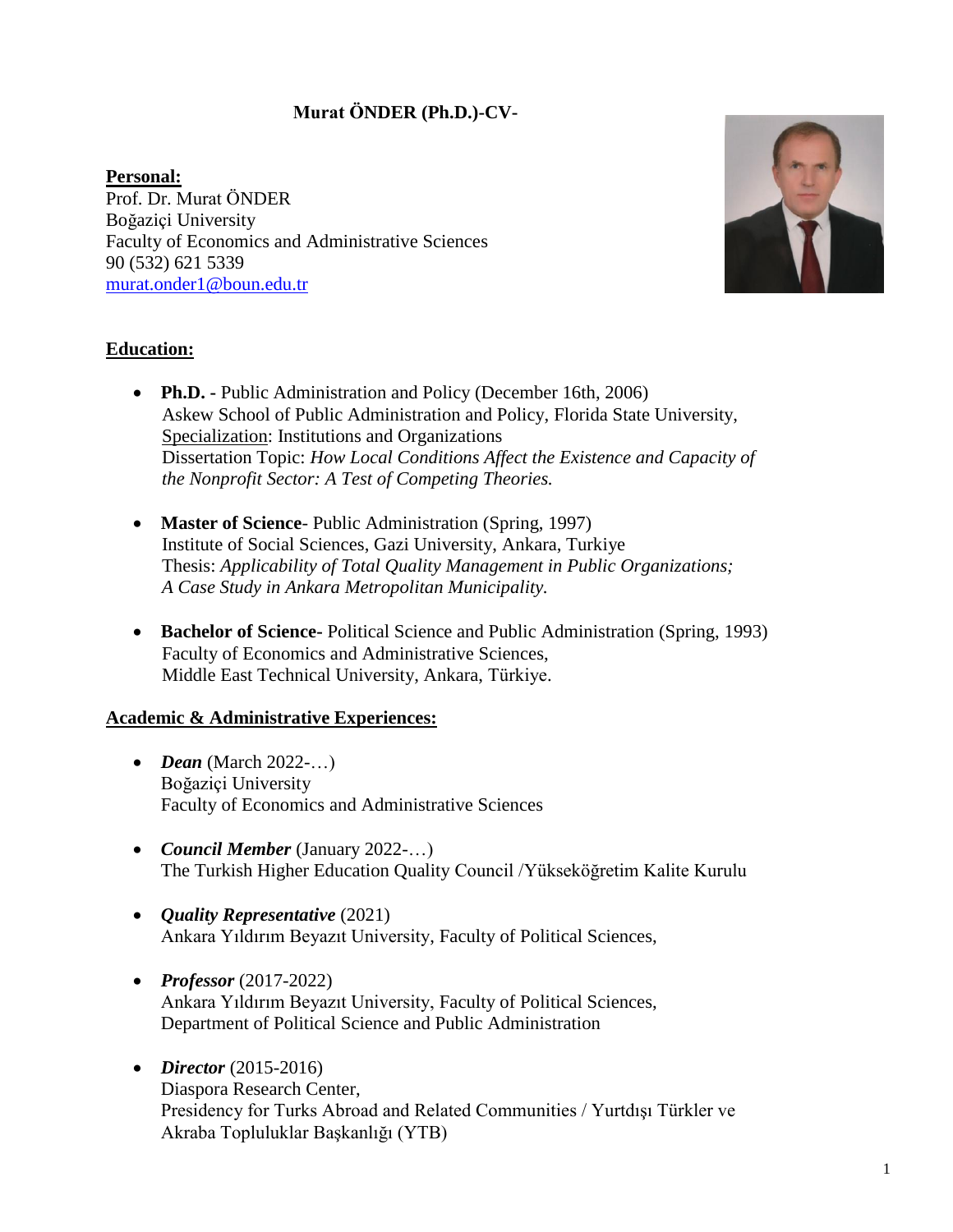- *Department Head* (2014-2015) Directorate of Science Fellowships and Grant Programmes / Bilim İnsanı Destekleme Daire Başkanlığı (BİDEB) The Scientific and Technological Research Council of Türkiye (TUBİTAK)
- *Key Expert (2013 May-2014 June) UNDP,* Technical Assistance for the Improvement of Civilian Oversight of Internal Security Sector Project Phase II (ICOISS II) *Key Expert on Institutional and Human Resource Capacity Building Expert-IHRC (REF: IHRC/CO2013)*
- *Director (November 2012-2013)*  Ankara Yıldırım Beyazıt University, Continuous Education Center
- *Strategic Management Consultant (May 2012-March 2013)* Ministry of Custom and Trade (2013-2017 Strategic Plan)
- *Associate Professor* (June 2012-August 2017) Ankara Yıldırım Beyazıt University, Faculty of Political Science, Department of Political Science and Public Administration
- *General Director and Advisor to the Minister (August 2010 - January 2012)*  Research and Training Center for Labor and Social Security (ÇASGEM), Ministry of Labor and Social Security
- *Assistant Professor* (January 2009- January 2011) Cumhuriyet University, Faculty of Economics and Administrative Sciences, Department of Public Administration
- *Team Manager (2007-2009)* Automotive Industry, K&M Auto Corp. Florida, USA
- *Computer Consultant & Research Assistant* (January 1999- May 2005) Florida State University, College of Social Sciences
- *Graduate & Research Assistant (Summer, 1999 & 2000)* Florida State University, Askew School of Public Administration and Policy (with Dr. R. Feiock on a project of Local Government Policy Growth)
- *Research/Teaching Assistant (Fall, 1995 - Summer, 2001)* Cumhuriyet University, Faculty of Economics and Administrative Sciences, Department of Public Administration,
- *Manager Assistant* (Fall, 1994) Association of Managers, Economists and Accountants (YIMDER), Ankara
- *Representative Assistant/Consultant* (1993-1995) Turkish Grand National Assembly/Türkiye Büyük Millet Meclisi (TBMM).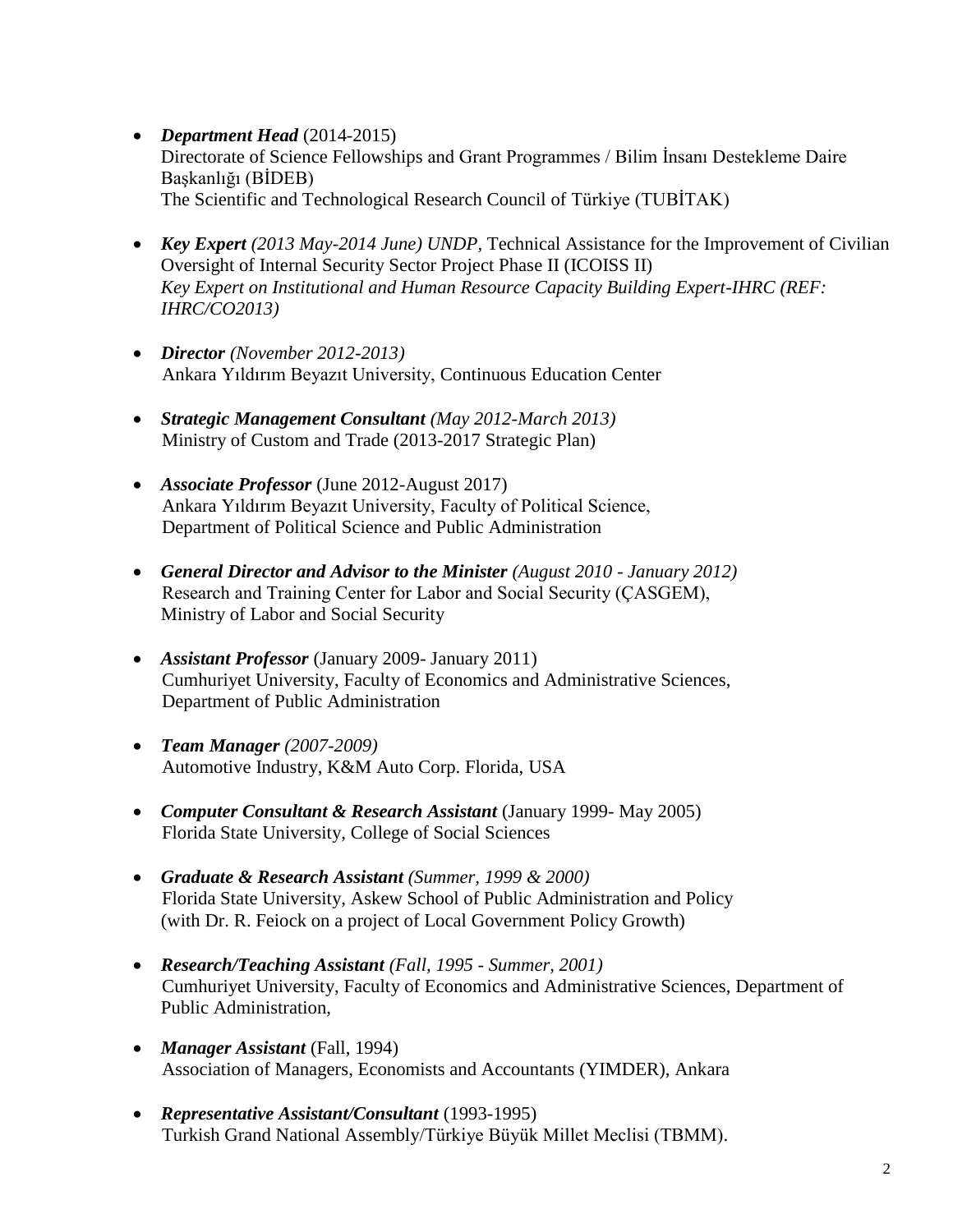## **Courses taught:**

- Introduction to Public Administration,
- Introduction to Social Sciences,
- Human Resource Management,
- Public Relations in Public Organizations,
- New Approaches in Public Administration,
- Current Issues in Public Administration
- Management and Organization Theories,
- Local Governments,
- Nonprofit Management,
- Comparative Public Administration,
- Decision Making Techniques in Public Administration,
- Research Design in Social Sciences,
- Quantitative and Qualitative Research Methods,
- Artificial Intelligence and Security

### **Research Interests:**

- Governance.
- Organizational and Institutional Theory,
- Comparative Research,
- Development and Culture,
- Capacity of Nonprofits/NGOs,
- Public Administration Research and Theory,
- Performance and Strategic Management in Public Organizations,
- Decision-Making Techniques,
- Artificial Intelligence and Public Administration.

## **Honors:**

*Scholarship* from Cumhuriyet University to complete Ph.D. at Florida State University, which covers all medical expenses, tuition and monthly salary for four years (1999-2003).

## **Professional Software Skills:**

- SPSS
- SAS
- STATA
- DS (decision sciences) for Windows

### **Written and Spoken Languages:**

- English –Good speaking and writing ability
- Turkish—Native language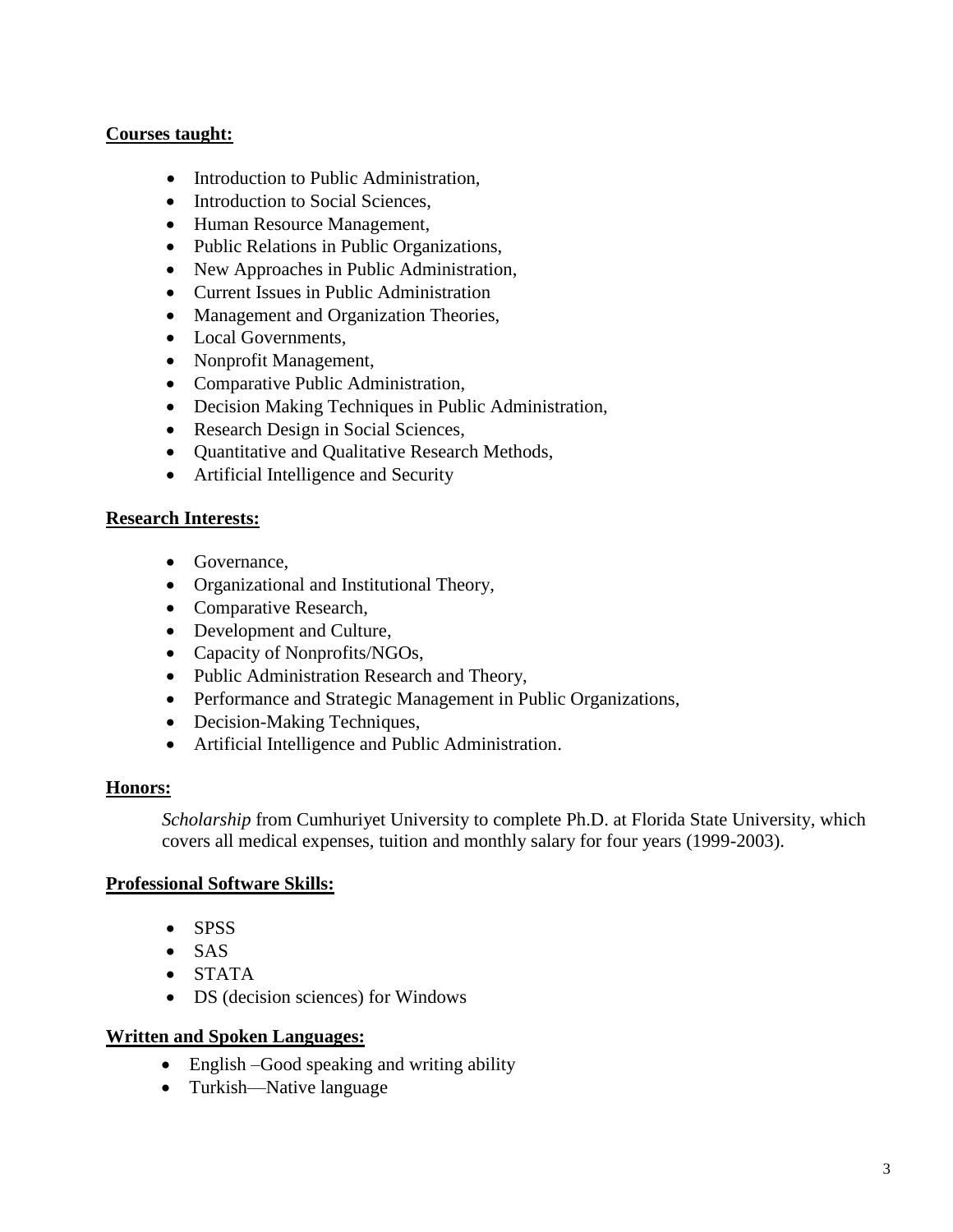### **Articles in Refereed Journal Publications:**

- Nyadera, I. N.; Agwanda, B.; Onder, M. & Mukhtar, I.A. (2022). Multilateralism, Developmental Regionalism, and the African Development Bank, Politics and Governance,10(2), https://doi.org/10.17645/pag.v10i2.4871
- Ayhan, E.; Çolak, A. & Önder, M. (2022). Türkiye'deki Kamu Yönetimi Çalışmalarının Eğilimi: 1990-2019 Yılları Arasında AİD'de Yayınlanan Makalelerin Bibliyometrik Analizi / Public Administration Scholarship Trends in Turkey: A Bibliometric Analysis of the Articles Published in AİD between 1990 and 2019. Eskişehir Osmangazi Üniversitesi İktisadi ve İdari Bilimler Dergisi, 17(1), 1-28. https://dergipark.org.tr/tr/download/article-file/1814614
- Şahiner, M. K., Ayhan, E. & Önder, M. (2021). Yeni Sınır Güvenliği Anlayışında Yapay Zekâ Yönetişimi: Fırsatlar ve Tehditler / Artificial Intelligence Governance in New Border Security Approach: Opportunities and Challenges). Ulisa: Uluslararası Çalışmalar Dergisi, 5(2), 83-95. Retrieved from https://dergipark.org.tr/tr/pub/ulisa/issue/67601/1036294
- Uzun, Y. & Onder, M. (2021). Yüksek Denetim Kurumlarının Kamuda Dürüstlükle İlgili Risklerin Yönetilmesinde Rolü /The Role of Supreme Audıt Institutions in Management of Integrity Risks in Public Sector Organizations, Sayıştay Dergisi. 32(122), 37-71.
- Önder, M.; Güler, H. & Ayhan, E. (2021). Questioning the Compass of Western Media: Early Perceptions of July 15 Coup Attempt in Turkey, Insight Turkey, 23(3), 157-180, DOI: 10.25253/99.2021233.9
- Önder, M. & Uzun M.M. (2021). Role of Artificial Intelligence (AI) on Covid-19 Pandemic Crisis Management Policies. International Journal of Public Administration in the Digital Age, 8(2), 1-13, DOI: 10.4018/IJPADA.294122
- Ayhan, E & Önder, M. (2021). İnsan Kaynaklarının Kurumsal Performansa Etkisi: Gençlik STK'ları Üzerine Ampirik Bir Araştırma / The Influence of Human Resources on Organizational Performance: An Empirical Research on Youth CSOs. Sosyoekonomi Dergisi, 29(48), 11-30. DOI: 10.17233/sosyoekonomi.2021.02.21
- Aydın, G., Nyadera, I. N., & Önder, M. (2020). Strategic Management in Turkey's Public Sector: Reforms and Application Issues. Public Organization Review*,* 20(4), 719-734. https://doi.org/10.1007/s11115-020-00463-8
- Önder, M. (2020). Yapay Zeka Stratejileri ve Türkiye ( Artificial Intelligence Strategies and Turkiye. ULİSA 12 (Editörs: İ Demir & M. Önder) Mayıs Sayısı. Erişim Tarihi: 05.05.2020. https://aybu.edu.tr/yulisa/contents/files/ULI%cc%87SA\_12\_Say%c4%b1\_2\_yapay\_zeka.pdf
- Onder, M. & Nyadera, I. N., (2020). The Role of Non -Economic Drivers in Development Planning: The Case of South Korea and Turkey, International Journal of Public Administration, 43(4), 283-293, DOI: 10.1080/01900692.2019.1628057
- Al Towaitee M., Nyadera N. I., Önder M. (2019) "Central-Local Government Relations in Turkey and Yemen: A Comparative Study", Asian Review of Public Administration, 30(2), 24-41,
- Önder, M. & Meydanlı, M. A. (2019). "TBMM'nin Denetim Aracı Olarak Sayıştayın Rolü: 6085 Sayılı Sayıştay Kanunu Sonrası Değişiklikler ve Etkisi/ The Role of Turkish Court of Accounts as an Audit Agency of The Grand National Assembly of Turkey: The Amendments and the Impacts after the Court of Accounts Law No. 6085" Amme İdaresi Dergisi, 52(3), 123-154. https://journals.sfu.ca/arpa/index.php/arpa/issue/view/17
- Önder, M.; Gündoğdu, P.; Ayhan, E. (2019). "Türk Kamu Yönetimi Araştırmalarında Metodoloji Kullanımı / Use of Methodology in Turkish Public Administration Research". Erciyes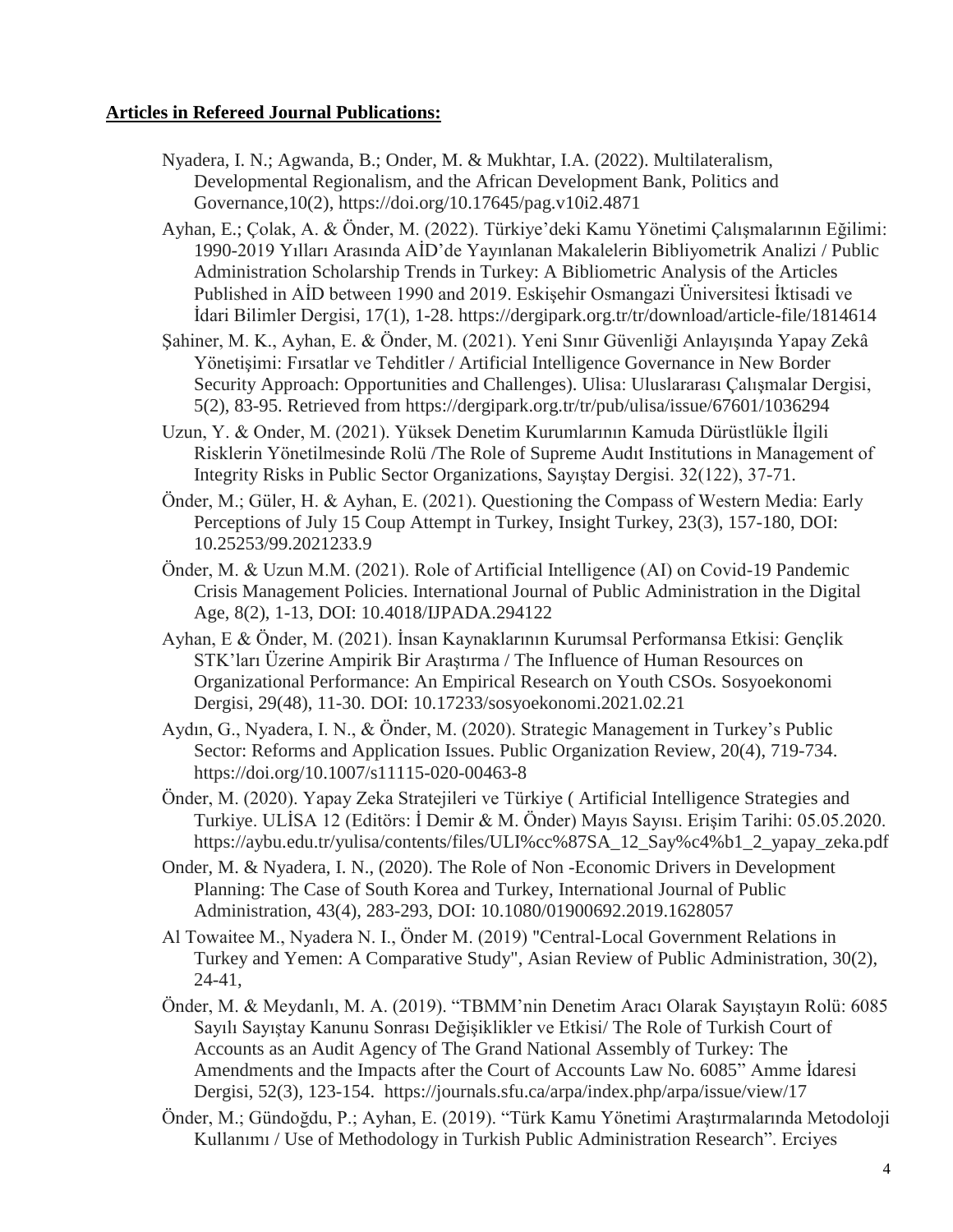Üniversitesi Sosyal Bilimler Enstitüsü Dergisi, 33(46), 105-122, http://dergipark.org.tr/erusosbilder/issue/46591/529548

- Önder, M. & Akıncı.N. (2019). "Coğrafi ve Kent Bilgi Sistemlerinin Yerel Yönetimlerde Uygulama Sorunları: Etimesgut, Çankaya ve Keçiören Belediyeleri Örneği / Application Problems of Geographical and Urban Information Systems in Local Governments: The Cases of Etimesgut, Çankaya and Keçiören Municipalities". Uluslararası Politik Araştırmalar Dergisi / International Journal of Political Studies, 5(2),110-130. https://dergipark.org.tr/tr/pub/icps/issue/47469/576742
- Önder, M , Gümgüm, Y , Aydın, G . (2019). Dengeli Karne Kartı Yöntemi Kullanılarak Kamu Yöneticisi Yetiştirme Kriterlerinin Belirlenmesi / Determining the Criteria of Training of Public Executives with Using the Balanced Scorecard Method. Erciyes Üniversitesi Sosyal Bilimler Enstitüsü Dergisi, 33(46), 123-144. http://dergipark.org.tr/erusosbilder/issue/46591/539489
- Yıldırım, K. & Önder, M. (2019). "Collaborative Role of Metropolitan Municipalities in Local Climate Protection Governance Strategies: The Case of Turkish Metropolitan Cities." Journal of Environmental Assessment Policy and Management, 21(2). <https://doi.org/10.1142/S1464333219500066>
- Önder, M. & Zengin, Ü. N. (2018). "Türkiye'de Sendikalaşmayı Etkileyen Faktörler / The Factors Affecting Unionization in Turkey." Sağlık ve Sosyal Politikalara Bakış. 2(2), (72- 108).
- Önder, M. & Saygılı, H. (2018). "Yapay Zekâ ve Kamu Yönetimine Yansımaları / Artificial Intelligence and the Reflections on Public Administration". Türk İdare Dergisi, 90(487), (629-668).
- Önder, M. & Ulaşan, F. (2018). "Ibn Khaldun's Cyclical Theory on the Rise and Fall of Sovereign Powers: The Case of Ottoman Empire." Adam Academy Journal of Social Sciences, 8 (2), 231-266. DOI: 10.31679/adamakademi.453944
- Farah, Ali M.; Önder, M.; Ayhan, E. (2018). "How Foreign Aids Affect Developing Countries: The Case of Ethiopia" Avrasya Etüdleri, 53(1).
- Önder, M. & Köylü, M. (2018). "ABD Yerel Yönetimlerinde Profesyonel Kent Yöneticiliği Modeli Yayılıyor mu? / Professional City Manager Model in USA Local Governments: Diffusing or Not?" Çağdaş Yerel Yönetimler Dergisi, 27(1), (77-112).
- Önder, M. (2017). "Mevzuat Yapımında Düzenleyici Etki Analizi ve Uygulama Sorunları / Regulatory Impact Analysis in Legislation and Application Issues" Türk İdare Dergisi, 89(485), (771-812).
- Köylü, M. & Önder, M. (2017). "Karmaşıklık Kuramı ve Kamu Yönetiminde Uygulanması: Yalova Kent İçi Ulaşım Hizmetlerinin Dijital Modelleme ve Simülasyonu / Complexity Theory and Application in Public Admistration: Digital Modeling and Simulation of Yalova City Transportation Services." SDÜ İktisadi ve İdari Bilimler Fakültesi Dergisi, 22:Kayfor15 Özel Sayısı, (1707-1726)
- Önder, M. & Barış, Ş. M. (2017). "Kalkınma İşbirliğinde Etkinlik Arayışları ve Yeni Aktörler: Paradigma Dönüşümü / Search for Effectiveness in Development Cooperation and New Actors: Paradigm Transformation." Siyaset, Ekonomi ve Yönetim Araştırmaları Dergisi / Research Journal of Politics, Economics and Management, 5(4), (23-43). DOI: <https://doi.org/10.25272/j.2147-7035.2017.5.4.02>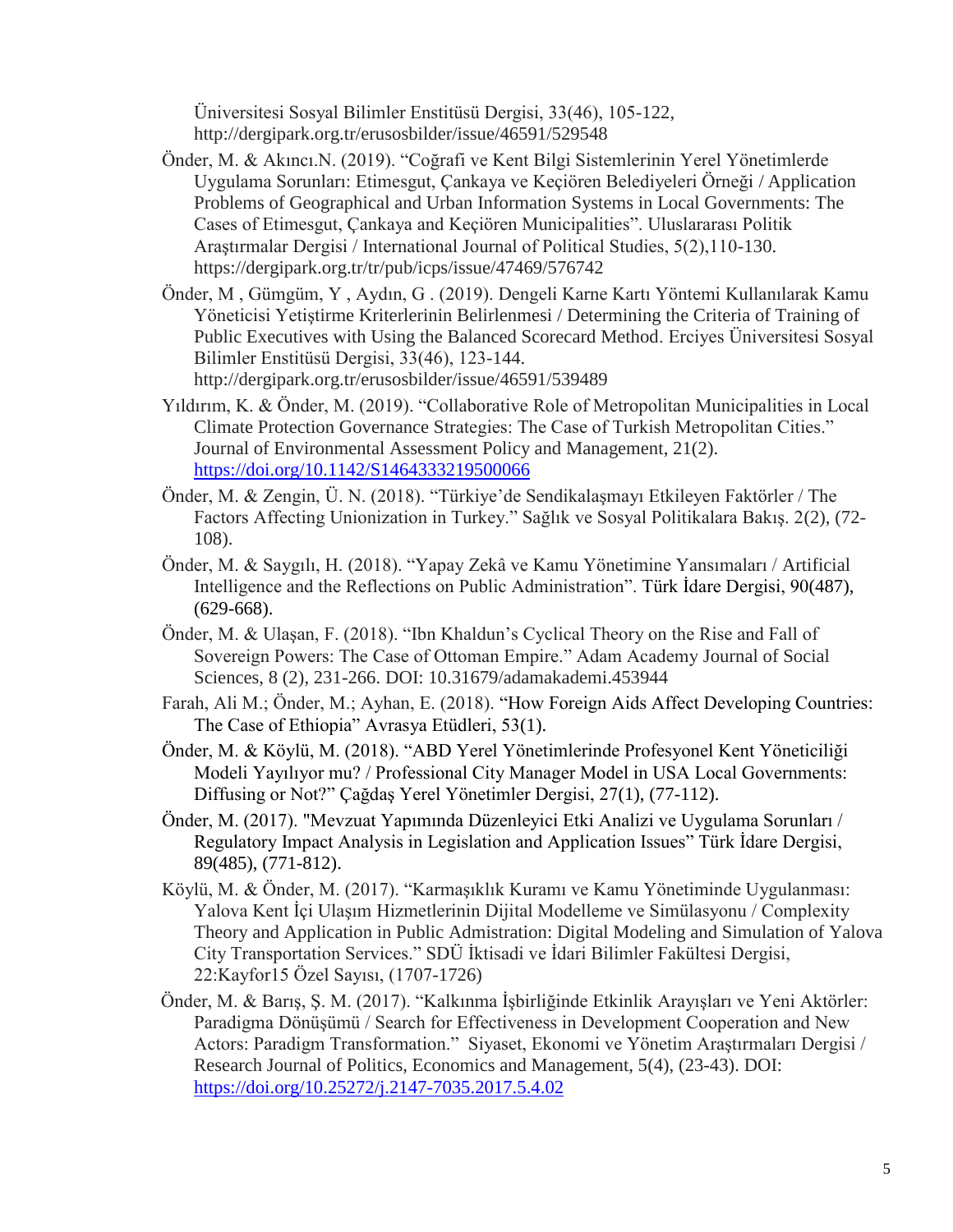- Köylü, M. & Önder, M. (2017). "Başkanlık Sistemi ve Türk Kamu Yönetiminde Profesyonel Kent Yöneticiliğinin Uygulanabilirliği / Applicability of Presidential System and Professional City Management in Turkish Public Administration", Strategic Public Management Journal, 3 (Özel Sayı), 83-100. DOI: 10.25069/spmj.342352
- [Önder,](http://scholar.google.com.tr/citations?user=rDsWMTMAAAAJ&hl=en) M. & Karabulut, N. (2017). "A Research about the Youngs' Voting Behavior in Local Elections: The Case of 2009, Ankara Metropolitan Municipality Elections, Gençlik Araştırmaları Dergisi / Journal of Youth Researches, 5(12), (69-88).
- Karaman, M. & Önder, M. (2017). "Yurttaş Gazeteciliğinin Ana Akım Medyaya Etkisi: Whatsapp İhbar Hatları Örneği" /The Impact of Citizen Journalism on the Mainstream Media: The Case of Whatsapp Notification Lines. Erciyes İletişim Dergisi Akademia/Erciyes Journal of Communication Akademia, 5(2), (164-180).
- Ayhan, E. & Önder, M. (2017). "Yeni Kamu Hizmeti Yaklaşımı: Yönetişime Açılan Bir Kapı (New Public Service: A Door to Governance)", Gazi İktisat ve İşletme Dergisi/Gazi Journal of Economics & Business, 3(2). (19-48).
- Çalışkan, E. & Önder, M. (2017). "Başkanlık Sistemi ve Mevcut Kamu Kurumları Üzerine Olası Etkileri/ The Presidential System and Its Potential Impacts n Present Public Institutions", Uluslararası Sosyal Araştırmalar Dergisi/The Journal of International Social Research, 10(49). (570-578).
- Ayhan, E. & Önder, M. (2016). **"**Democratic Rights of Turkish Immigrants in Germany; Enduring Discrepancy of Theory and Practice", IOSR Journal of Humanities and Social Science (IOSR-JHSS), 21(12), Ver. 1, December 2016, (26-36), e-ISSN: 2279-0837,
- Önder, M.& Ulaşan, F. (2016). "The Impact of Public Administration on Economic Growth: The Case of South Korea", International Journal of Leadership Education and Management Studies, 1(1), May 2016, (23-43)
- Önder, M. & Aydın, G. (2016). "Türk Kamu Yönetiminde Stratejik Yönetim: Kronik Uygulama Sorunsalı ve Yeni Perspektifler / Strategic Management in Turkish Public Administration: Chronic Application Problems and New Perspectives", InMaR Journal, The Journal of International Management Research, Uluslararası Yönetim Araştırmaları Dergisi, 2(3), (225- 239)
- Önder, M.& Brower, R.S. (2013). "Public Administration Theory, Research, and Teaching: How Does Turkish Public Administration Differ?" Journal of Public Affairs and Education*,* 19(1), (117-139).
- Önder, M. (2013). "Understanding Kids/Teens' Construction of Police and Crime Concepts as a Community Policing Approach: Social Grounded Theory Applied", Dumlupınar Üniversitesi Sosyal Bilimler Dergisi, 35(1).
- Önder, Murat (2012). "Reinventing Government: Historical Foundations, Philosophy, Critique, and Future Implications." Journal of Academic Perspective, January 2012. N. 28
- Önder, Murat (2011). "ÇASGEM in Building Occupational Health and Safety Culture." Journal of Occupational Health and Safety, Special Issue, August 2011.
- Önder, Murat (2011). "Prime Minister Turnover and Distributive Politics: An Interrupted Time Series Analysis." Journal of US-China Public Administration, 8(3), (298-306)
- Önder, Murat (2011). "A Preliminary Cross National Test of Competing Theories of Nonprofits: Does Culture Matter?" The International Review of Public Administration*,*16(1), (71-90).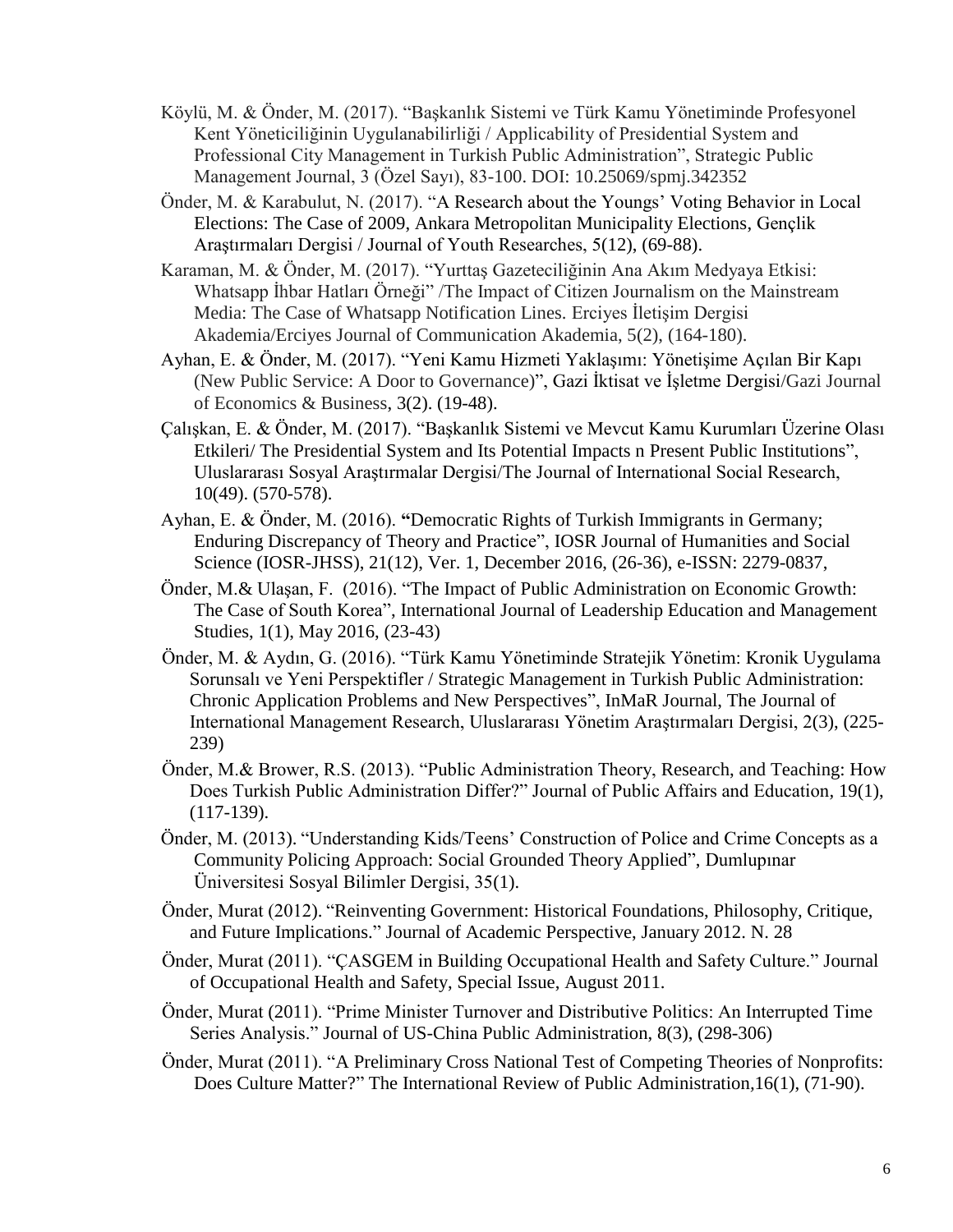- Önder, Murat (2011). "What Accounts for Changing Public Trust in Government? A Causal Analysis with Structural Equation Model" Journal of US-China Public Administration, 8(2),  $(154-165)$ .
- Önder, Murat (2010). "What Accounts for Military Interventions in Politics: A Cross National Comparison", E-Academy; Journal of Law, Economy and Political Science, August 2010- N.102.
- Onder, Murat (1998). "Toplam Kalite Yöneyimi: Örgütsel Eklektizm/TQM: Organizational and Managerial Eclecticism." Amme İdarsei Dergisi/Journal of Public Administration*,* 33(1).
- Onder, Murat (1997). "TKY: Kamu Yönetiminde Uygulama Problemleri/TQM:The Problems of Implementation in the Public Administration." Türk İdare Dergisi/Journal of Turkish Administration, 69(416), (117-136).
- Onder, Murat (1995). "Üst Düzey Yöneticilerin Yetiştirilmesi ve Geliştirilmesi: Bazı Ülkelerde ve Türkiye'de Durum / Training and Developing Senior Managers in Turkey and Other Countries." Türk İdare Dergisi/Journal of Turkish Administration, 67(409), (133-158).

#### **Books:**

- Onder M., Nyadera I.N. & Islam, N. (2022). The Palgrave Handbook of Comparative Public Administration: Concepts and Cases, Springer Nature Palgrave Macmilan: New York (forthcoming; in print), ISBN:978-981-19-1207-8
- Onder M., Nyadera I.N. & Islam, N. (2022). "Introduction: Comparative Public Administration". In the Palgrave Handbook of Comparative Public Administration: Concepts and Cases (Editors: Onder M., Nyadera I.N. & Islam, N.), Springer Nature Palgrave Macmilan: New York, ISBN:978-981-19-1207-8.
- Önder, M. & Zengin Ü. N. (2022). "A Framework for Comparative Analysis: Public Administration across the Globe". In the Palgrave Handbook of Comparative Public Administration: Concepts and Cases (Editors: Onder M., Nyadera I.N. & Islam, N.), Springer Nature Palgrave Macmilan: New York, ISBN:978-981-19-1207-8.
- Onder M., Ayhan, E. (2022). "Research Methodology in Comparative Public Administration: Significance, Applications, Trends and Challenges". In the Palgrave Handbook of Comparative Public Administration: Concepts and Cases (Editors: Onder M., Nyadera I.N. & Islam, N.), Springer Nature Palgrave Macmilan: New York, ISBN:978-981-19-1207-8.
- Onder M., Balcı, İ. (2022). "United States of America". In the Palgrave Handbook of Comparative Public Administration: Concepts and Cases (Editors: Onder M., Nyadera I.N. & Islam, N.), Springer Nature Palgrave Macmilan: New York, ISBN:978-981-19-1207-8.
- Onder M., Nyadera I.N. & Islam, N. (2022). "Cross-National Comparison of Public Administration Systems: Selected Cases across the Globe". In the Palgrave Handbook of Comparative Public Administration: Concepts and Cases (Editors: Onder M., Nyadera I.N. & Islam, N.), Springer Nature Palgrave Macmilan: New York, ISBN:978-981-19-1207-8.
- Onder M., Nyadera I.N. & Islam, N. (2022). "Conclusion: Future Prospects of Comparative Public Administration Scholarship". In the Palgrave Handbook of Comparative Public Administration: Concepts and Cases (Editors: Onder M., Nyadera I.N. & Islam, N.), Springer Nature Palgrave Macmilan: New York, ISBN:978-981-19-1207-8.
- Önder, M. (2020). "Yapay Zekâ: Kavramsal Çerçeve," Disiplinlerarasi Politika Vizyonu ve Stratejiler 2020, (Editör: İbrahim Demir), Adıyaman: Iksad International Publishing House, pp.91-102.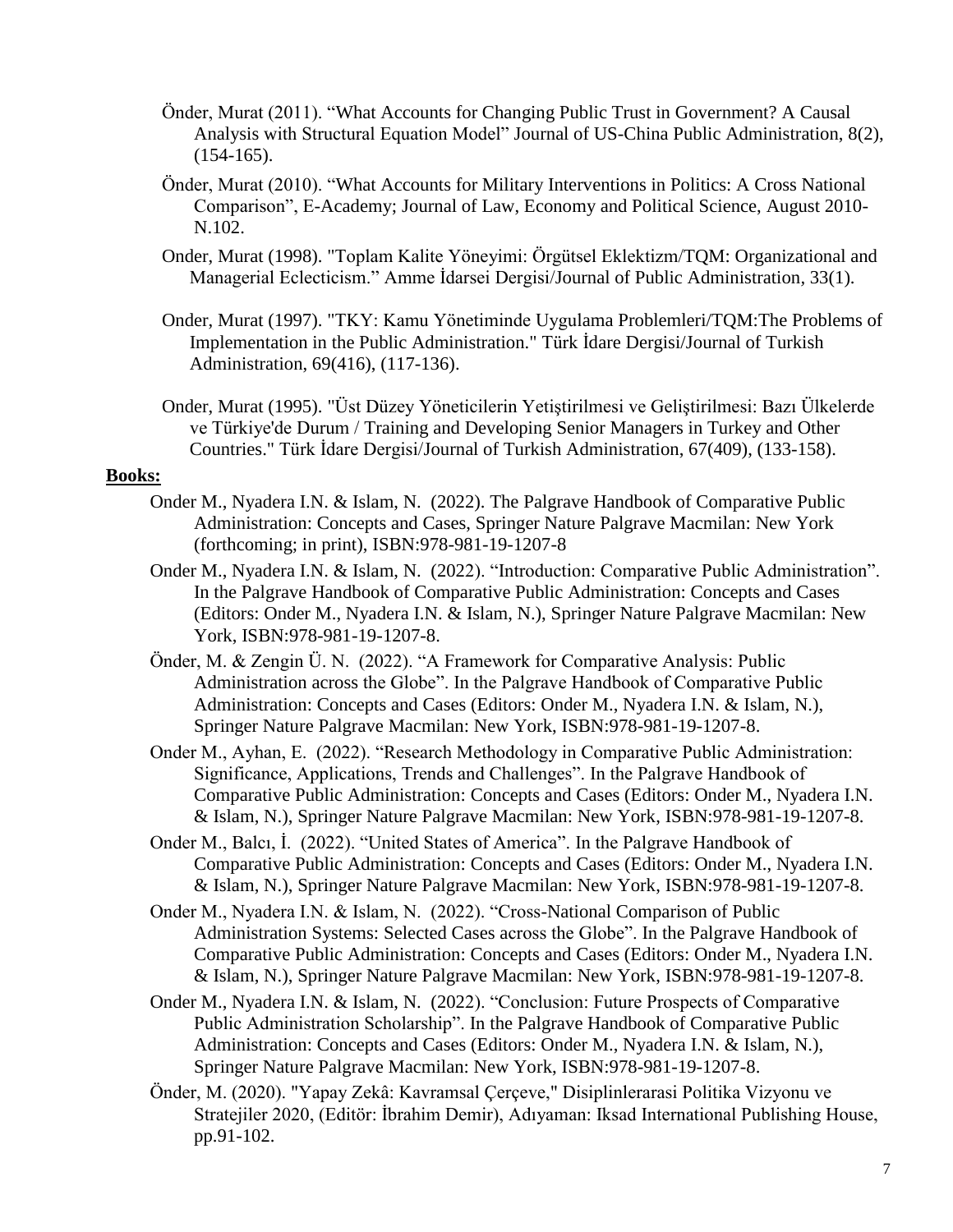- Zengin Ü. N. & Önder, M. (2020). "Ak Parti Döneminde Asker-Sivil İlişkileri," Türkiye'nin Siyasal Hayatı, (Editör: Hüseyin Şeyhanlıoğlu), İstanbul: Kitapyurdu Doğrudan Yayıncılık (KDY), pp.359-383.
- Aydın, G. & Önder, M. (2020). "Türk Kamu Yönetiminde Planlama: Mevcut Durum, Sorunlar ve Çözüm Önerileri", Bölüm 18, (Editörlör: Emre Akçagündüz, Ömür Aydın), Kamu Yönetiminde Güncel Sorunlar, Tartışmalar ve Çözüm Önerileri, Ankara: Nobel Akademik Yayıncılık, ISBN:978625406572, ss.507-541.
- Onder M., Nyadera I.N. (2020). Comparative Administrative Cultures between Developed and Developing Countries. In: Farazmand A. (eds) Global Encyclopedia of Public Administration, Public Policy, and Governance. Springer, Cham. [https://doi.org/10.1007/978-3-319-31816-5\\_3902-1](https://doi.org/10.1007/978-3-319-31816-5_3902-1)
- Önder, M.; Akın, A.; Ayhan, E. (2019). Türkiye Gençlik STK'ları Profili, Gençlik ve Spor Bakanlığı, ISBN: 978-605-4858-44-6, Ankara.
- Önder, M. (2018). "Amerika Birleşik Devletleri" Yönetsel Yapı İncelemeleri, (Bölüm 3: 59-106), (Editörler; Burhan Aykaç, Hatice Altunok, Fatma Gül Gedikkaya), 2. Basım, ISBN: 978- 605-133-819-4, Nobel Yayınları. Ankara
- Çaha,Ö., M. E. Köktaş, A. Çaylak, M.Önder, A. Akın, H Kapu vd. (2018). TRA2 Bölgesi Gençlik Araştırması, Kalkınma Bakanlığı, SERHAT Kalkınma Ajansı, ISBN 978-605-68045-2-6, Kars: SERKA Yayınları
- Önder, M. & Ayna, Y. E. (2014), Kamu ve Özel Sektör Yönetimi İçin Yönetim Sözlüğü,( Editör: Mehmet Akif Özer), (Bölüm 5: 191-226).
- Önder, M. (2014). "Amerika Birleşik Devletleri" Yönetsel Yapı İncelemeleri, (Bölüm 3: 65-110), (Editor; Burhan Aykaç, Hatice Altunok), Nobel Yayınları. Ankara

## **Refereed Conference Proceedings:**

- Ayhan, E. & M. Önder (2020). "Bibliometric Analysis of The Political Science and Public Administration Articles in Turkey," Euroasia Congress On Scientific Researches And Recent Trends-VII, Baku, Azerbaijan.
- Lahdılı, N., Ayhan, E.& Önder, M., (2020). "The Impact of Arab Spring on the Development of Civil Society in Morocco." Fourth International Conference on the Muslim Ummah, Governance and Political Authority in the Muslim World: Examining Theory and Practice, İstanbul, Türkiye
- Önder, M., & Uzun, M. M. (2020). "Governance Reforms in Turkey." 4th International Conference on the Muslim Ummah, Governance and Political Authority in the Muslim World: Examining Theory and Practice, İstanbul, Türkiye
- Önder, M & H. Saygılı (2019). Kamu Yönetiminde Yapay Zeka: Genel Bir Değerlendirme, 6. Uluslararası Sosyal Beşeri ve İdari Bilimler Sempozyumu, 6. Uluslararası Sosyal Beşeri ve İdari Bilimler Sempozyumu, ASOS Congress, Alanya.
- Önder, M & N. Akıncı (2019). Doğu Akdeniz'de Petrol ve Doğalgaz Aramalarının Bölge Enerji ve Güvenlik Politikalarina Etkisi. 13. Uluslararası Kamu Yönetimi Sempozyumu, Gaziantep Üniversitesi-18.04.2019.
- Önder, M.; Gündoğdu, P.; Ayhan, E. (2019). "Türk Kamu Yönetimi Araştırmalarında Metodoloji Kullanımı", 16. Kamu Yönetimi Forumu, 21-23 Şubat 2019, Kayseri,
- Efil T.; M. Önder, E. Ayhan (2018). "Kriz Yönetimi: Demiryolları Örneği", Uluslararası Multidisipliner Akademik Çalışmalar Sempozyumu , İstanbul.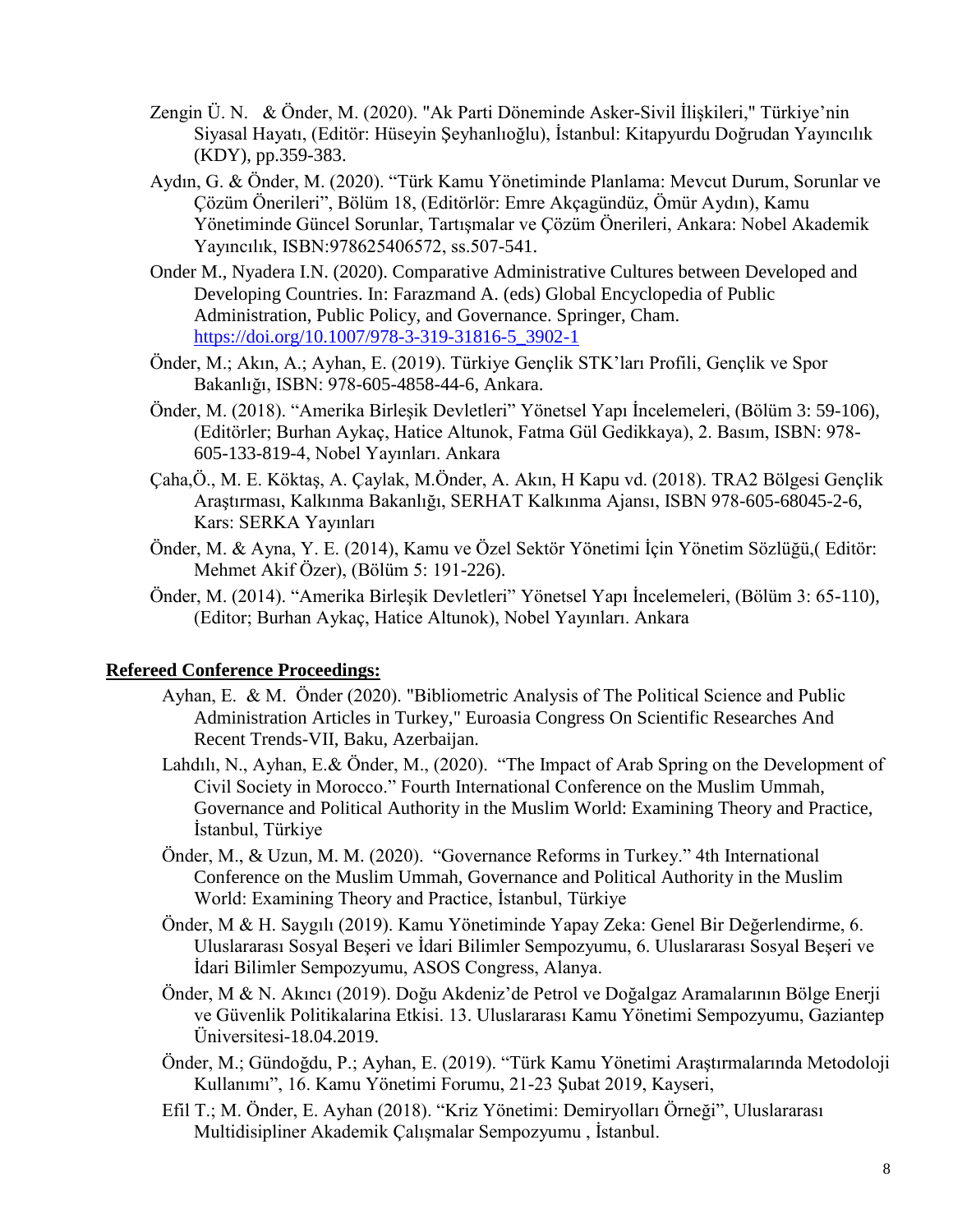- Önder, M. Israel N. N.; A. Akin (2018). "The Role of Non-Economic Drivers in Development Planning: The Case of South Korea and Turkey". Uluslararası Kamu Yönetimi Sempozyumu - KAYSEM12, Kırıkkale.
- Önder, M.; Ü.N. Zengin (2018). "Ak Parti Döneminde Asker-Sivil İlişkileri". Uluslararası Kamu Yönetimi Sempozyumu - KAYSEM12. Kırıkkale.
- Önder, M. & Aydın, G. (2018). "Balanced Scorecard and Application Problems in Public Administration / Dengeli Karne Kartı ve Kamu Yönetiminde Uygulama Sorunları," (483- 500), 5th International Multidisciplinary Studies Congress, 2-3 November, Antalya
- Önder, M. & Aydın, G. (2018). "The Applicability of Balanced Scorecard in Public Sector: The Case Of Ombudsman Institution / Kamu Sektöründe Dengeli Karne Kartının Uygulanabilirliği: Kamu Denetçiliği Kurumu Örneği," (501-525), 5th International Multidisciplinary Studies Congress, 2-3 November, Antalya
- Önder, M. & Ayhan, E. (2018). Financial Vulnerability of NGOs in Turkey: The Case of Youth NGOs in South-East Anatolia and Mediterranean Regions (Türkiye'de STK'ların Finansal Kırılganlığı: Güneydoğu Anadolu ve Akdeniz Bölgeleri Gençlik STK'ları Örneği), 25th EBES Conference – 25-25 May, Berlin, Germany.
- Meydanlı, Mehmet Ali; Murat Önder & Ayhan, Emrah (2017). Yeni Kamu Mali Yönetim Sisteminde 6085 sayılı Sayıştay Kanunu Bağlamında TBMM-Sayıştay İlişkileri (The Relations Between TGNA and Turkish Court of Accounts in the New Public Financial Management System within the Framework of Law No.6085), International Congress on Politic, Economic and Social Studies (ICPESS)/Uluslararası Politik, Ekonomik ve Sosyal Araştırmalar Kongresi, 9-11 Kasım 2017, AYBU, Ankara, https://www.icpess.org/
- Köylü, Murat & Önder, Murat (2017). Yerel Yönetim Kamu Hizmetlerinde Dijital Modelleme ve Simülasyon Yöntemlerinin Kullanımı: Yalova Kent İçi Ulaşım Hizmetleri Örneği, Using Digital Modelling and Simulation in Local Government Public Services: Yalova City Transportation Services Example. KAYFOR15, 1-4 Kasım, SDU, Isparta.
- Önder, M. & Güler, H. (2017). "Batı Medyasında 15 Temmuz Darbesine İlişkin İlk İzlenimler Uluslararası 15 Temmuz ve Darbeler Sempozyumu, Kartepe Zirvesi, Kocaeli, 26-28 Ekim 2017.
- Farah, Ali Mohamed; Ayhan, Emrah & Murat Önder (2017). Dış Yardımların Alıcı Ülkelerin Sosyo-Ekonomik Yapısına Etkisi: Etiyopya Örneği (The Impact of Foreign Aid on the Socio-Economic Structure of Recipient Countries: The Case of Ethiopia), I. International Social and Economic Research Student Congress(ISERSC)/I.Uluslararası Sosyal ve Ekonomik Araştırmalar Öğrenci Kongresi, 12-13 Ekim 2017, Selçuk Üniversitesi İİBF, Konya, http://www.isersc.org/ (**Alanında En İyi Bildiri Ödülü/Best Paper Award**)
- Murat Önder, Ayhan, Emrah & Ayna, Yunus Emre (2017). Siyasal ve Bürokratik Kültürlerin Bölgesel Kalkınma Üzerindeki Etkisi (The Impact of Political and Administrative Cultures on Regional Development), 4. Uluslararası Bölgesel Kalkınma Konferansı (4.International Regional Development Conference), 21-23 Eylül 2017, Munzur Üniversitesi, Tunceli, http://www.bolgeselkalkinmakonferansi.org/index.html
- Murat Önder & Ayhan, Emrah (2017). NGOs and Local Development: The Case of Tunceli (STK'lar ve Yerel Kalkınma: Tunceli Örneği), 4. Uluslararası Bölgesel Kalkınma Konferans (4th International Regional Development Conference), 21-23 Eylül 2017, Munzur Üniversitesi, Tunceli, http://www.bolgeselkalkinmakonferansi.org/index.html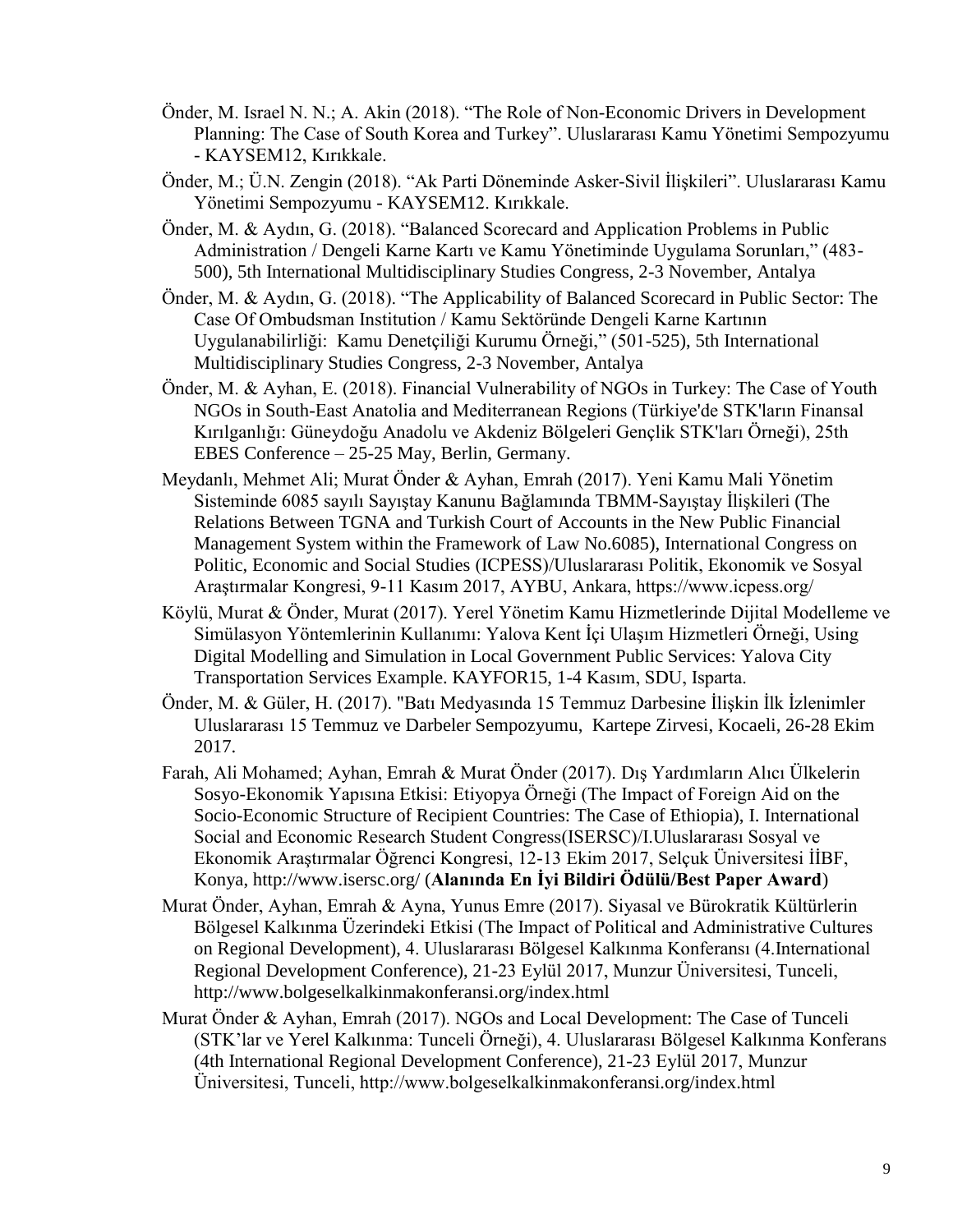- Önder, M. & Güler, H. (2017). "The Coup? Depends on Who Does: Perception of Western Media on Coup Attempt of July 15th 2016 in Turkey". In ICPESS (International Congress on Politic, Economic and Social Studies) (Bosnia, May, 2017).
- Önder, M. (2017). "Abdusselam El-Amasi'nin Siyasetnamesi: Tuhfetü'l Umera ve Minhatü'l Vüzera/Siyaset ve Yönetim Ahlaki (The Politics of Abdusselam El-Amasi: Tuhfetu'l Umera ve Minhatu'l Vuzera/Political and Administrative Ethics)" Uluslararası Amasya Alimleri Sempozyumu /International Amasya Scholars' Symposium, (Amasya, 21-22 Nisan: 253- 266).
- Köylü, M. & Önder, M. (2017). "Başkanlık Sistemi ve Türk Kamu Yönetiminde Profesyonel Kent Yöneticiliğinin Uygulanabilirliği", III. Stratejik Kamu Yönetimi Sempozyumu, (Istanbul, Nisan, 2017)
- Önder, Murat (2016). "What can YTB Make for a Better Cooperation between Turkish and Arab Universities", TACHE 2016, 2nd Turkish-Arab Congress on Higher Education, İSTANBUL
- Önder, Murat & Mustafa Hakkı Özel (2016), E-municipality in Local Governments: Application Issues. IBAD – 2016 (Researches Journal of International Scientific Conferences), 19-22 May, Madrid -Spain (830)
- Ayhan, Emrah & Murat Önder (2015). Turkish Regional Development Policy Framework: Is There a Paradigm Shift? (Türkiye bölgesel kalkınma politikası çerçevesi:Paradigma Değişimi Var mı?). 3. Uluslararası Bölgesel Kalkınma Konferansı, Ekim 2015, Fırat Kalkınma Ajansı.<http://www.bolgeselkalkinmakonferansi.org/organizasyon.html>
- Önder, Murat (2010). "Modern Nation States/Polity Types and Institutionalization: How to Compare Them?" International Conference on Social Sciences (ICSS 2010), Kuşadası, İzmir.
- Önder, Murat (2010). "Organization Development Techniques Associated with Cultural Settings: Research Design for Cross-National Study". The Sixth International Conference on Business, Management, and Economics (ICBME 2010), Yaşar University, Çeşme, İzmir.
- Önder, Murat (2010). "An Application of Strategic Management to the Public Sector: What Accounts for Adoption of Reinventing Government Strategies across the States of the United States?" 6<sup>th</sup> International Strategic Management Conference, St Petersburg, Russia.
- Önder, Murat (2010). "Measuring Hospital Efficiencies with Data Envelopment Analysis in three Major Cities: İstanbul, Ankara, and İzmir" 30th National Congress on Management Science and Industrial Engineering. (YAEM 2010), Sabancı University, İstanbul.
- Önder, Murat (2010). "Potential Power of Nonprofit Sector and Local Economies" II. National Congress on Local Economies, Sivas.
- Önder, Murat (2010). "Public Administration Theory, Research And Teaching in Turkey" 33rd Annual Teaching Public Administration Conference May 13 - 15, 2010, Grand Valley State University, MI.
- Önder, Murat (2003). "A Qualitative Study in Boys and Girls Clubs in Tallahassee." SECOPA 2003, Alabama.
- Onder, Murat (1999). "TQM in Local Public Organizations." Quality in Public Administration, 1<sup>st</sup> National Quality Congress, March 1999, TODAIE Publications, No.289 (pp. 327-348). Ankara.
- Önder, Murat (1996). "Behavioral Aspects of Decision Making." Monthly conference in Faculty of Economics and Administrative Sciences, Cumhuriyet University, Fall 1998, Sivas, Türkiye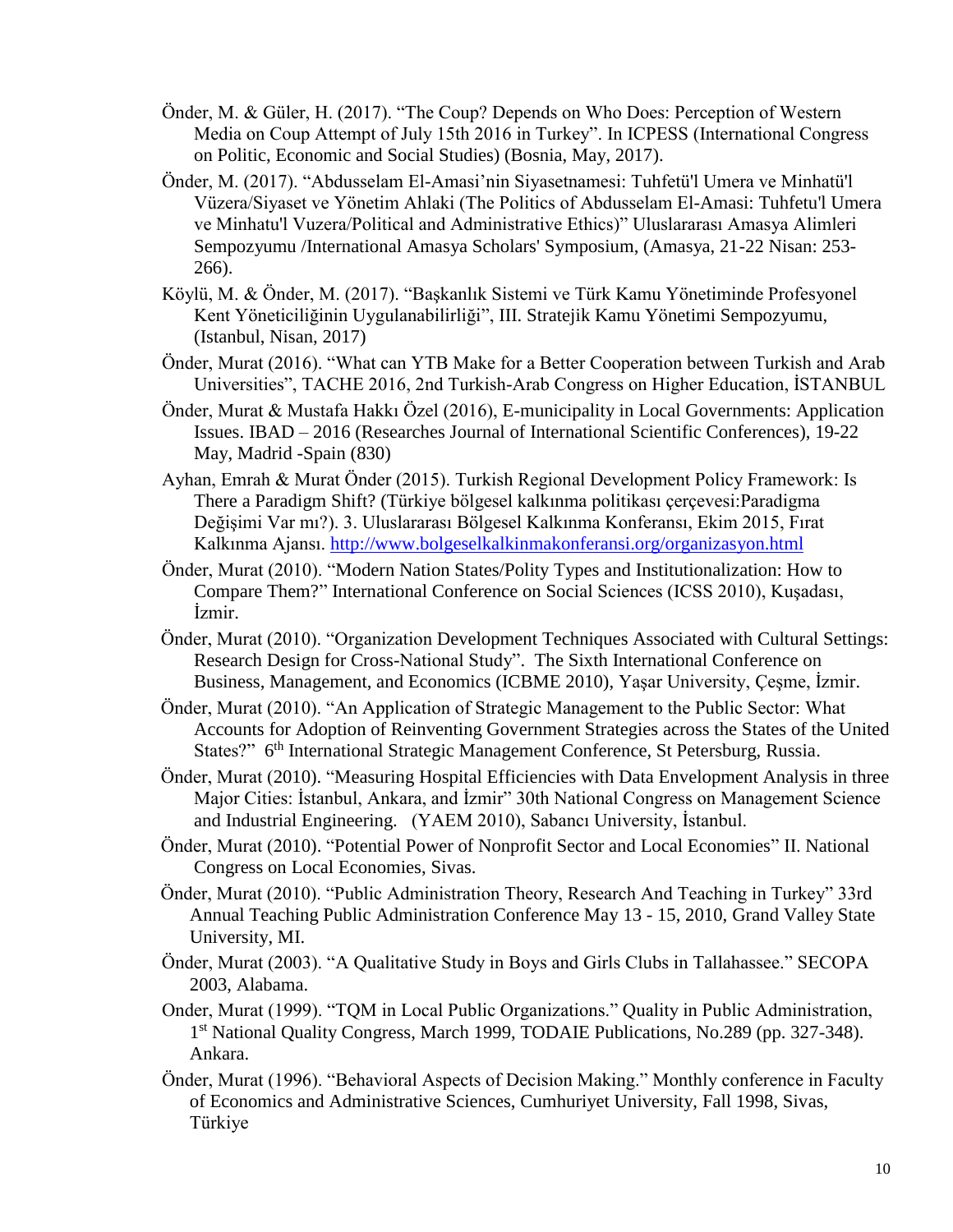Önder, Murat (1996). "Implementation of TQM in the Public Organizations", 5th National Quality Congress: TQM and Quality in Politics Proceedings, TUSIAD & KalDer, (November 13-14, 1996), Istanbul. (pp. 919-930).

### **Other Publications:**

- Onder, Murat (2012). Rupert Taylor, ed., *Third Sector Research* (New York: Springer, 2010), 342 pp. Book review, International Review of Public Administration*,* 17(1)
- Onder, Murat and Ralph Brower (2004). Nonprofit Lifecycles: Stage-Based Wisdom for Nonprofit Capacity. Nonprofit and Voluntary Sector Quarterly*,* 33(1), (171-175).
- Arrow, Kenneth J. (1999). "Producing and Diffusing Information." (Translator into Turkish: Murat ÖNDER), To the Memory of Founder Rector Prof. Dr. Orhan Oguz, Istanbul-1999, TC Marmara University, (pp. 175-182).
- Guillen, Mauro F. (1996). "Recent Managerial Trends and Evolution of Organizational Models." (Translator into Turkish: Murat ÖNDER), *Journal of Productivity*, 25(4), (7-20).

## **Research Projects:**

- Gençlik STK'ları Profili Araştırması / Profiles of Turkish Youth CSOs, Gençlik ve Spor Bakanlığı Ministry of Youth and Sport, Project Manager, February 2019 (published as a book)
- TRA2 Bölgesi Gençlik Araştırması / TRA2 Region Youth Research, Kalkınma Bakanlığı / Ministry of Development, SERHAT Kalkınma Ajansı, Researcher, April 2018 (published as a book)
- Gençlik ve Spor Bakanlığı / Ministry of Youth and Sport, Karadeniz Bölgesi: Gençlik Sivil Toplum Kuruluşları Araştırma Raporu / Blacksea Region: Research Report on Youth CSOs (250 pg), 2018, Ankara, (Project manager)
- Gençlik ve Spor Bakanlığı /Ministry of Youth and Sport, İç Anadolu, Bölgesi: Gençlik Sivil Toplum Kuruluşları Araştırma Raporu / Central Anatolia Region: Research Report on Youth CSOs (300 pg), 2018, Ankara, (Project manager)
- Gençlik ve Spor Bakanlığı /Ministry of Youth and Sport, Ege Bölgesi: Gençlik Sivil Toplum Kuruluşları Araştırma Raporu / Agean Region: Research Report on Youth CSOs (200 pg), 2018, Ankara, (Project manager)
- Gençlik ve Spor Bakanlığı / Ministry of Youth and Sport, Marmara Bölgesi: Gençlik Sivil Toplum Kuruluşları Araştırma Raporu / Marmara Region: Research Report on Youth CSOs (310 pg), 2018, Ankara, (Project manager)
- Gençlik ve Spor Bakanlığı / Ministry of Youth and Sport, Akdeniz Bölgesi: Gençlik Sivil Toplum Kuruluşları Araştırma Raporu / Mediterranean Region: Research Report on Youth CSOs (205 pg), 2018, Ankara, (Project manager)
- Gençlik ve Spor Bakanlığı / Ministry of Youth and Sport, Güneydoğu Anadolu- Gençlik Sivil Toplum Kuruluşları Araştırma Raporu / Southeastern Region: Research Report on Youth CSOs (256 pg), 2017, Ankara, (Project manager)
- TRA2 Bölgesi Kadın Profili Araştırması / TRA2 Region Women Profile Research, Kalkınma Bakanlığı / Ministry of Development, SERHAT Kalkınma Ajansı, Consultant, 2017 (published as a book)
- Gençlik ve Spor Bakanlığı / Ministry of Youth and Sport, Gönüllü Liderlik Projesi Eğitim ve Araştırma Raporu / Education and Research Report on Volunteer Youth Project, 2017 February, Ankara, (A. Akın, M. Önder, M. Şaylıkay, N. Karabulut)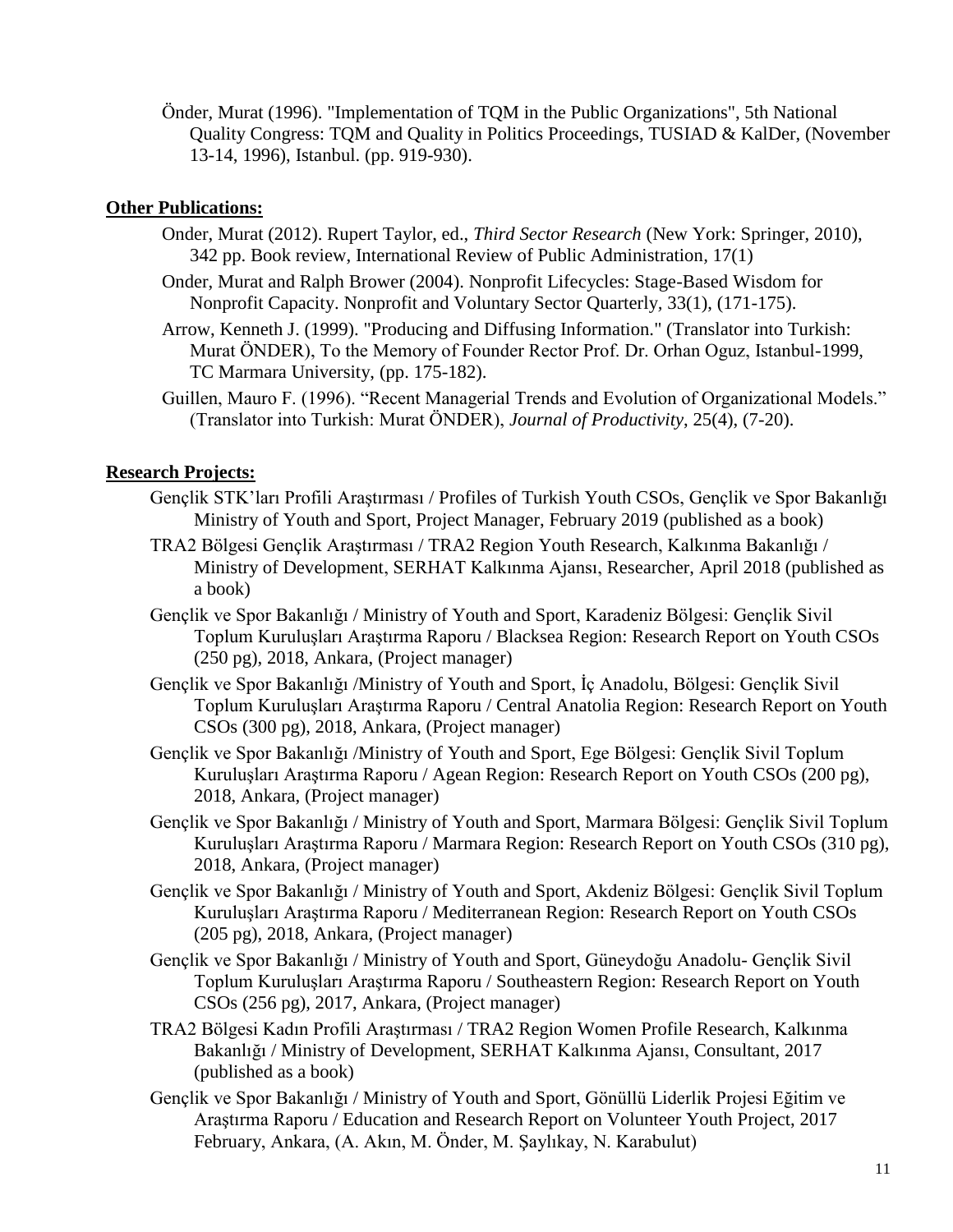- Kırşehir Belediyesi Performans ve Memnuniyet Araştırma Projesi / Kırşehir Municipality Performance and Satisfaction Research Project, Kürel Akademi, June, 2014, Ankara (Research Team; A. Çaylak, H. Tutar, M. Önder, A. Akın, İ. Doğan)
- 2014 Yılı Ülke İnsan Hakları Raporları / 2014 Country Human Rights Reports, Project Coordinator, May 2016, (Germany, Netherlands, France, Austria, Sweden, Bulgaria, and Greece), (published as separate country cases/books)

# **Thesis administered:**

# **Ph.D.:**

- 2022 Nadia Lahdili, Citizen Participation in Public Policymaking: A Case of Local Government in Morocco (in progress)
- 2022 Mert Barış, Dependency and Aid Recipient Countries (in progress)
- 2022 Murat Köylü, Complexity Theory and Public Administration and Policy: An Analysis of Decision-Making Processes of Turkish Ombudsman Institution with Agent Based Modeling and Simulation Method. (in progress)
- 2021 Fatih Ulaşan. The Use of Artificial Intelligence in the Public Services: The Case of Turkish Administrative Jurisdiction.
- 2019 Emrah Ayhan. Factors Explaining Size and Organizational Performance of Civil Society Organizations (CSOs): Multiple Regression Analysis for CSOs in Turkey.
- 2018 Ercan Alptekin. Küreselleşme Sürecinde Türkiye'de, 1980 Sonrası Vergi Yapısının Dönüşümü.

# **Masters:**

- 2020 Hilal Saygılı. Public Policies on Artificial Intelligence: Comparison of USA and China's AI Public Policies.
- 2019 Sedat Seyhan. 2011 Sonrası Türkiye'ye Gelen Suriyelilerin Durumu: Osmaniye Örneği
- 2019 Marwa Jamal Altowaitee. A Comparative Study of the Inter-Governmental Relations Between Central and Local Governments: The Case of Turkey and Yemen.
- 2018 Güldenur Aydın. Applicability of Balanced Scorecard in Public Sector: The Case of Ombudsman Institution.
- 2018 Mohamed Ahmed. The Role of Foreign Aids in State Building: The Case of Somalia.
- 2017 Nyadera Israel Nyaburi. Development and Strategic Planning; A Comparative Study of Kenya, South Korea and Turkey
- 2017 Nurettin Akıncı. Coğrafi ve Kent Bilgi Sistemleri: Ankara Etimesgut, Çankaya ve Keçiören Belediyesi Uygulamaları ve Sorunları.
- 2017 Mustafa Mohamed Ali. Performance Management in the Public Sector: A Comparative Study on Somalia and Turkey.
- 2015 Ömer Demirdas. The Effects of the Renewable Energy Investments on Sustainable Development.
- 2012 Cengiz Polat, Türkiye'de Uluslararası Öğrencilerle İlgili Faaliyet Gösteren Sivil Toplum Kuruluşlarının Yönetsel ve Örgütsel Analizi, Uzmanlık tezi, Yurtdışı Türkler ve Akraba Toplulukları Başkanlığı